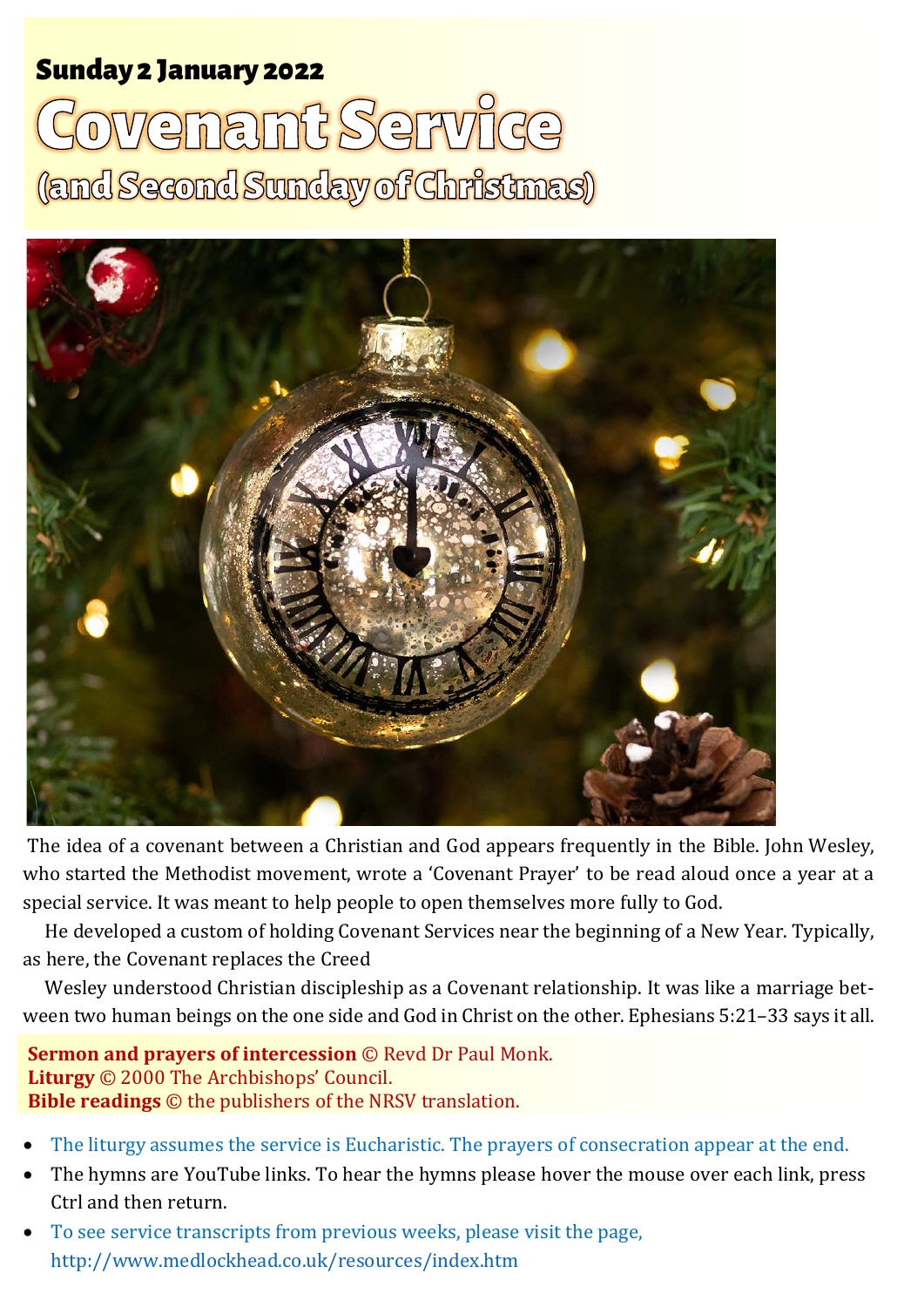# **Introduction and welcome**

HYMN 1 **[O Jesus I have promised](https://www.youtube.com/watch?v=9pjAnOf_Qd4)** (please click on this link to hear the hymn)

# **The Welcome**

In the name of the Father, and of the Son, and of the Holy Spirit

All **Amen.**

The Lord be with you

All **And also with you.**

## **The Preparation**

All **Almighty God,**

**to whom all hearts are open, all desires known, and from whom no secrets are hidden: cleanse the thoughts of our hearts by the inspiration of your Holy Spirit, that we may perfectly love you, and worthily magnify your holy name; through Christ our Lord. Amen.**

Our Lord Jesus Christ said:

The first commandment is this: 'Hear, O Israel, the Lord our God is the only Lord. You shall love the Lord your God with all your heart, with all your soul, with all your mind, and with all your strength.'

And the second is this: 'Love your neighbour as yourself.' There is no other commandment greater than these. On these two commandments hang all the law and the prophets.

#### All **Amen. Lord, have mercy.**

Hear the words of the angel to Joseph:

'You shall call his name Jesus, for he will save his people from their sins.' Therefore, let us seek the forgiveness of God through Jesus the Saviour of the world.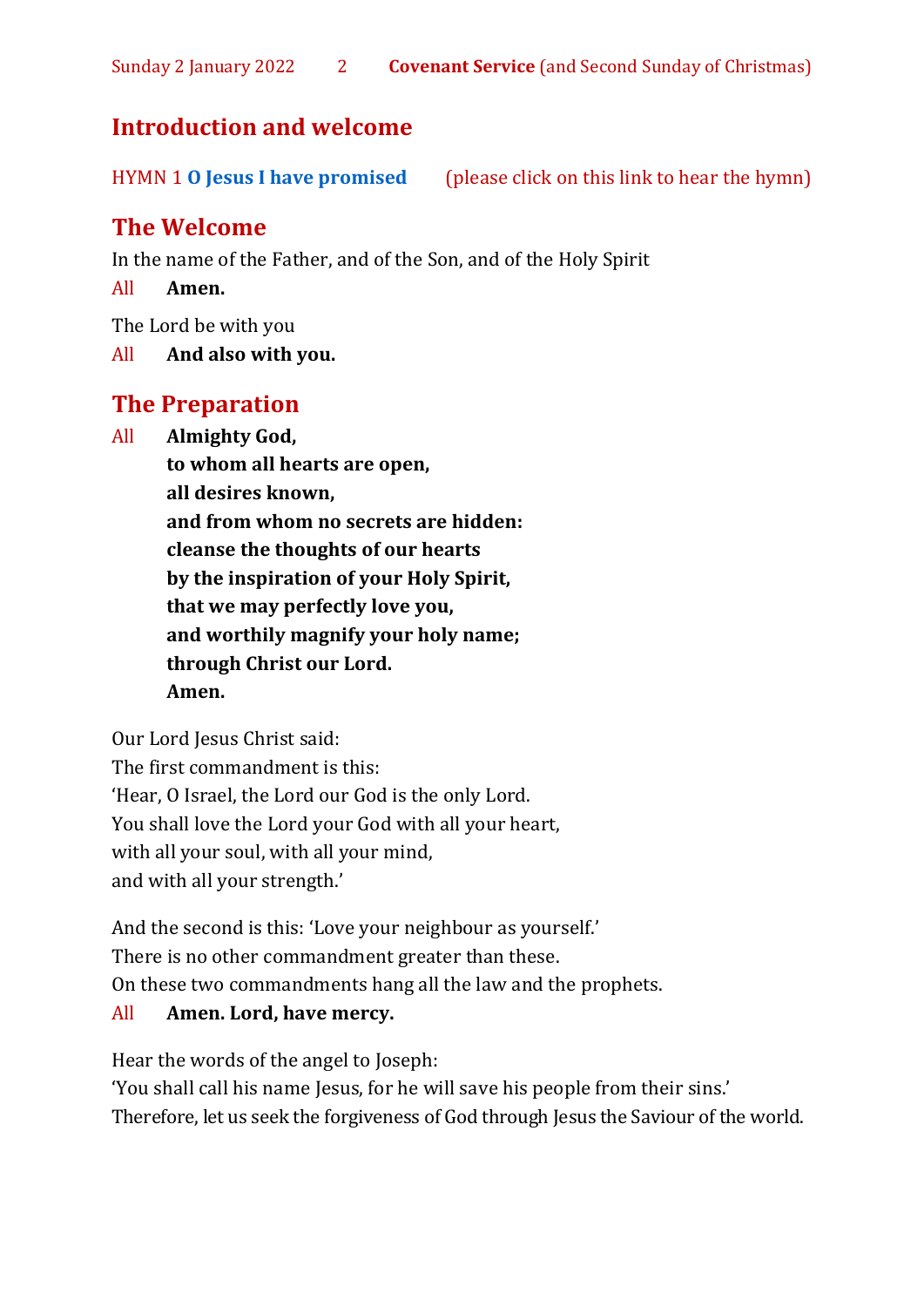All **Almighty God, our heavenly Father, we have sinned against you and against our neighbour in thought and word and deed, through negligence, through weakness, through our own deliberate fault. We are truly sorry and repent of all our sins. For the sake of your Son Jesus Christ, who died for us, forgive us all that is past and grant that we may serve you in newness of life to the glory of your name. Amen.**

Almighty God,

who forgives all who truly repent, have mercy upon you, pardon and deliver you from all your sins, confirm and strengthen you in all goodness, and keep you in life eternal; through Jesus Christ our Lord. All **Amen.**

# **The Gloria**

This Gloria is sung to the tune of 'Cwm Rhondda'. Click **[here](about:blank)** for the tune.

All **Glory be to God in Heaven, Songs of joy and peace we bring, Thankful hearts and voices raising, To creation's Lord we sing. Lord we thank you, Lord we praise you, Glory be to God our King: Glory be to God our King.**

> **Lamb of God, who on our shoulders, Bore the load of this world's sin; Only Son of God the Father, You have brought us peace within. Lord, have mercy, Christ have mercy, Now your glorious reign begin: Now your glorious reign begin.**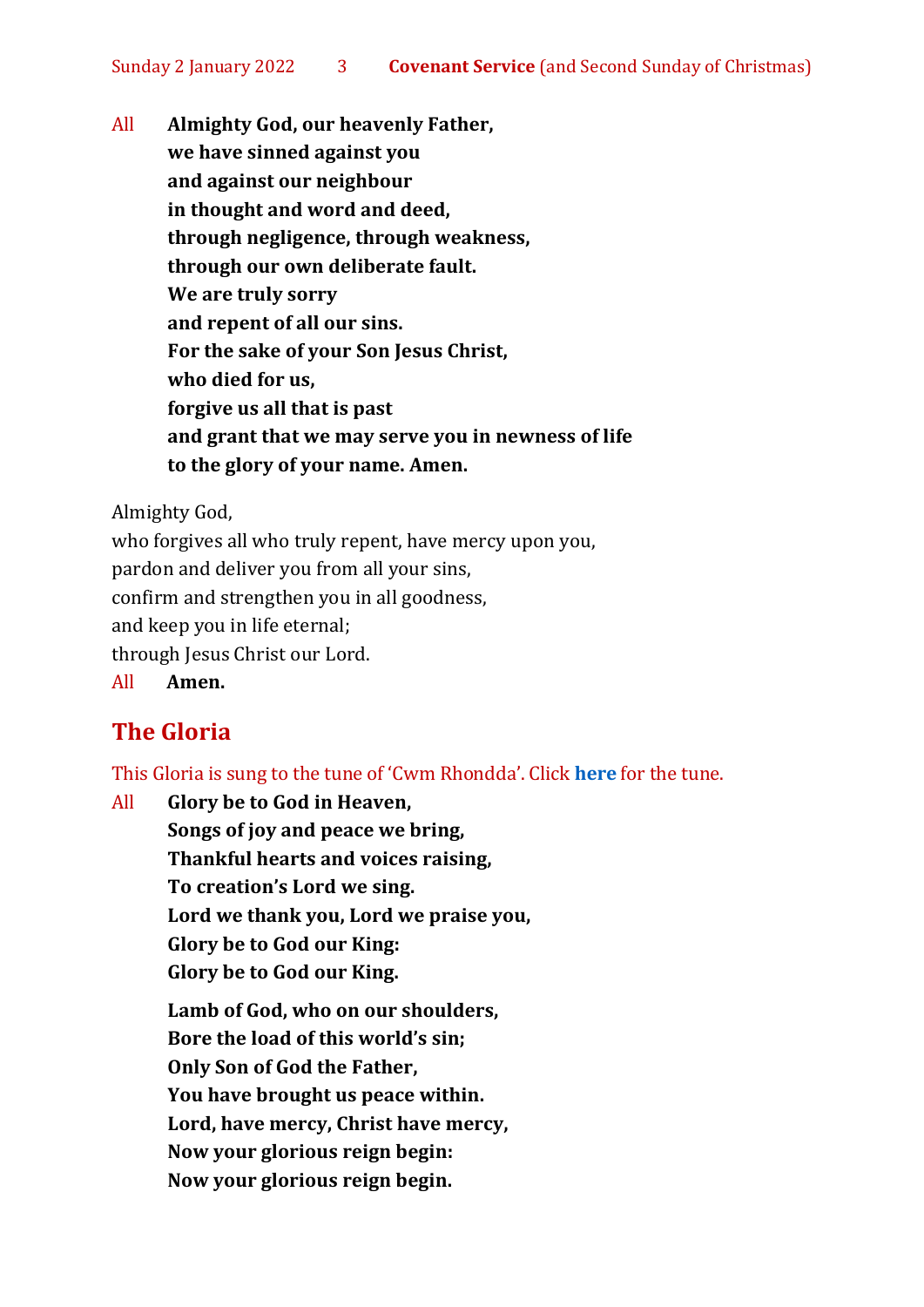**You O Son of God are Holy, You we praise with one accord. None in heav'n or earth is like you, Only you are Christ the Lord. With the Father and the Spirit, Ever worshipped and adored: Ever worshipped and adored.**

# **The Collect for the Annual Covenant Service**

God of grace, through the mediation of your Son, you call us into a new covenant. Help us therefore to draw near with faith and join ourselves in a perpetual covenant with you; through Jesus Christ our Lord. All **Amen.**

**First reading**

A reading from the book of the prophet Jeremiah

For thus says the Lord: Sing aloud with gladness for Jacob, and raise shouts for the chief of the nations; proclaim, give praise, and say, 'Save, O Lord, your people, the remnant of Israel.' See, I am going to bring them from the land of the north, and gather them from the farthest parts of the earth, among them the blind and the lame, those with child and those in labour, together; a great company, they shall return here. With weeping they shall come, and with consolations I will lead them back, I will let them walk by brooks of water, in a straight path in which they shall not stumble; for I have become a father to Israel, and Ephraim is my firstborn.

Hear the word of the Lord, O nations, and declare it in the coastlands far away; say, 'He who scattered Israel will gather him, and will keep him as a shepherd a flock.' For the Lord has ransomed Jacob, and has redeemed him from hands too strong for him. They shall come and sing aloud on the height of Zion, and they shall be radiant over the goodness of the Lord, over the grain, the wine, and the oil, and over the young of the flock and the herd; their life shall become like a watered garden, and they shall never languish again. Then shall the young women rejoice in the dance, and the young men and the old shall be merry. I will turn their mourning into joy, I will comfort them, and give them gladness for sorrow. I will give the priests their fill of fatness, and my people shall be satisfied with my bounty, says the Lord. *Jeremiah 31:7–14*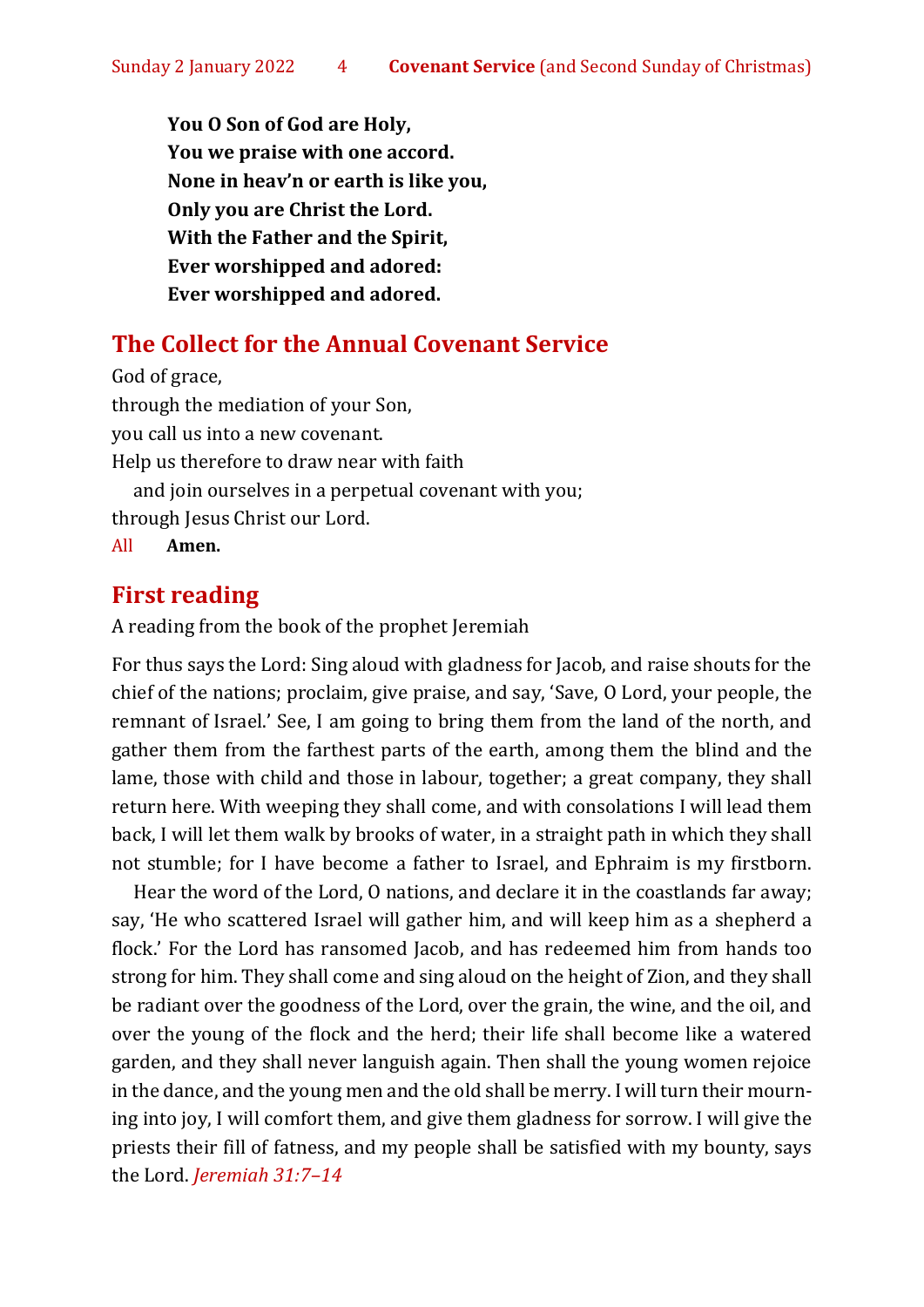This is the Word of the Lord

All **Thanks be to God.**

# **Second reading**

A reading from St Paul's Letter to the Ephesians

Paul, an apostle of Christ Jesus by the will of God, To the saints who are in Ephesus and are faithful in Christ Jesus: Grace to you and peace from God our Father and the Lord Jesus Christ.

Blessed be the God and Father of our Lord Jesus Christ, who has blessed us in Christ with every spiritual blessing in the heavenly places, just as he chose us in Christ before the foundation of the world to be holy and blameless before him in love. He destined us for adoption as his children through Jesus Christ, according to the good pleasure of his will, to the praise of his glorious grace that he freely bestowed on us in the Beloved. In him we have redemption through his blood, the forgiveness of our trespasses, according to the riches of his grace that he lavished on us. With all wisdom and insight he has made known to us the mystery of his will, according to his good pleasure that he set forth in Christ, as a plan for the fullness of time, to gather up all things in him, things in heaven and things on earth.

In Christ we have also obtained an inheritance, having been destined according to the purpose of him who accomplishes all things according to his counsel and will, so that we, who were the first to set our hope on Christ, might live for the praise of his glory. In him you also, when you had heard the word of truth, the gospel of your salvation, and had believed in him, were marked with the seal of the promised Holy Spirit; this is the pledge of our inheritance toward redemption as God's own people, to the praise of his glory. *Ephesians 1:1–14*

This is the Word of the Lord

All **Thanks be to God.**

HYMN 2 **[Purify](https://www.youtube.com/watch?v=0IvXA0yRDwY) my heart** (please click on this link to hear the hymn)

# **Gospel reading**

Hear the Gospel of our Lord Jesus Christ according to John

All **Glory to you O Lord.**

In the beginning was the Word, and the Word was with God, and the Word was God. He was in the beginning with God. All things came into being through him, and without him not one thing came into being. What has come into being in him was life, and the life was the light of all people.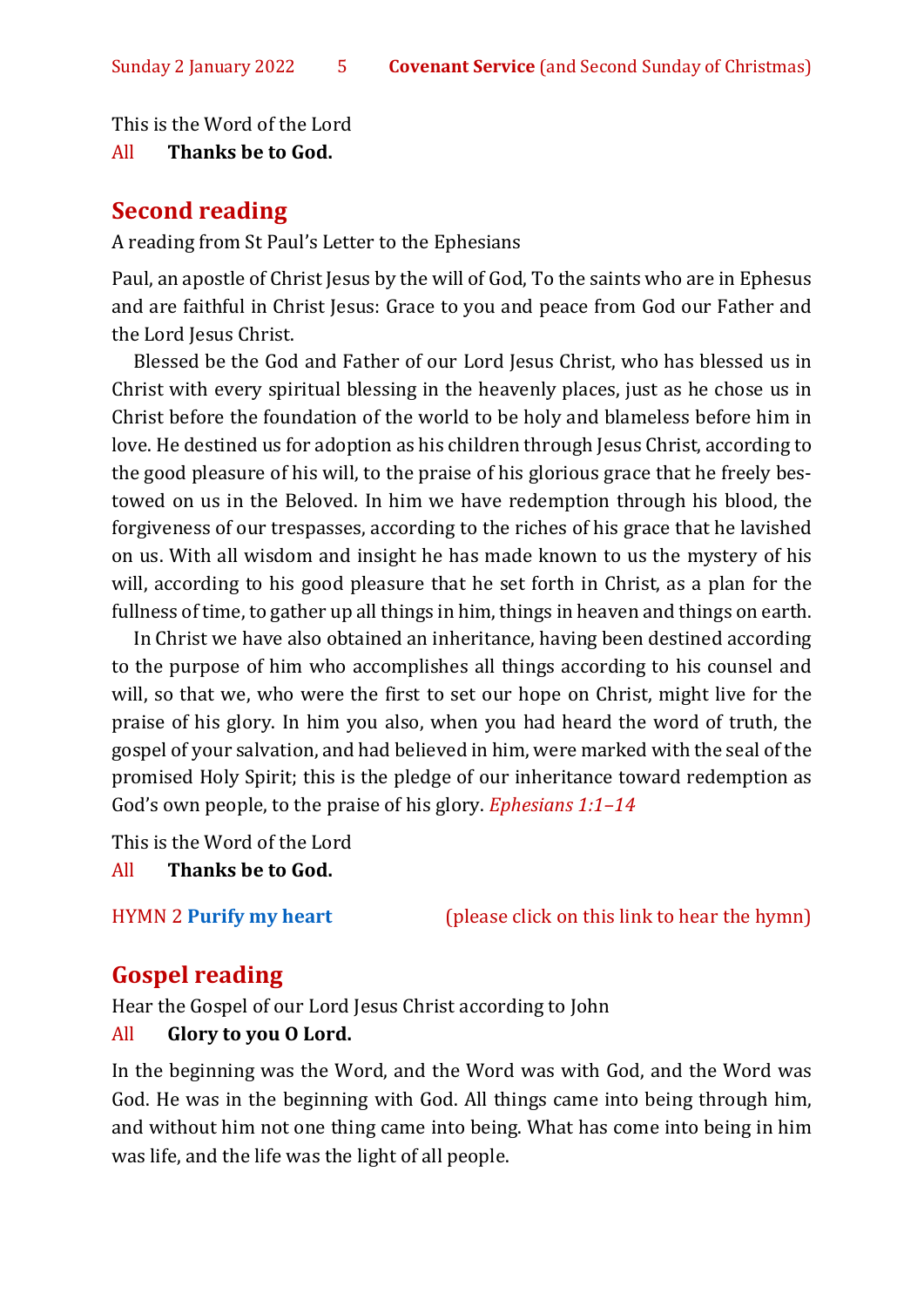The light shines in the darkness, and the darkness did not overcome it. There was a man sent from God, whose name was John. He came as a witness to testify to the light, so that all might believe through him. He himself was not the light, but he came to testify to the light. The true light, which enlightens everyone, was coming into the world. He was in the world, and the world came into being through him; yet the world did not know him. He came to what was his own, and his own people did not accept him. But to all who received him, who believed in his name, he gave power to become children of God, who were born, not of blood or of the will of the flesh or of the will of man, but of God. And the Word became flesh and lived among us, and we have seen his glory, the glory as of a father's only son, full of grace and truth.

(John testified to him and cried out, 'This was he of whom I said, "He who comes after me ranks ahead of me because he was before me".') From his fullness we have all received, grace upon grace. The law indeed was given through Moses; grace and truth came through Jesus Christ. No one has ever seen God. It is God the only Son, who is close to the Father's heart, who has made him known. *John 1:1, 5–18*

This is the Gospel of the Lord

All **Praise to you O Christ.**

#### **Sermon**

In our Gospel reading today, we rehearsed a key Bible text about Jesus: 'the word became flesh'. It's saying that God so occupied human flesh that Jesus can be called God as well as human. As we start a New Year, how do we accompany the Word? What does it mean to be his disciple?

Our first hymn is well known in most Church circles. 'O Jesus I have promised' is famous in having a great many common tunes. In fact, it can be sung to others: try singing it to the tune of 'O little town of Bethlehem.' It's even possible to sing it to a folk tune, for example the minstrel from Disney's *[Robin Hood](https://www.youtube.com/watch?v=HJog7PfkNRY).* In fact, we can sing most well-known hymns to a different tune while keeping the original words.

It's OK to sing a hymn to a different tune. True—some work better in some situations and others in contexts that differ. But so long as the words and the tune work together we can sing them and maintain a sense of worship. So far so good. The problem occurs when those words contradict, work against, the chosen music.

All of us here are called to follow the Lord Jesus. We are allowed to do so in all ways that are valid. It's entirely correct to express our Christian life in a huge number of different ways. Our backgrounds may include the Church of England, the Baptist or Roman or Methodist Churches, and so on. But we must beware of worshipping in ways that don't work, that do not follow the Word made flesh, that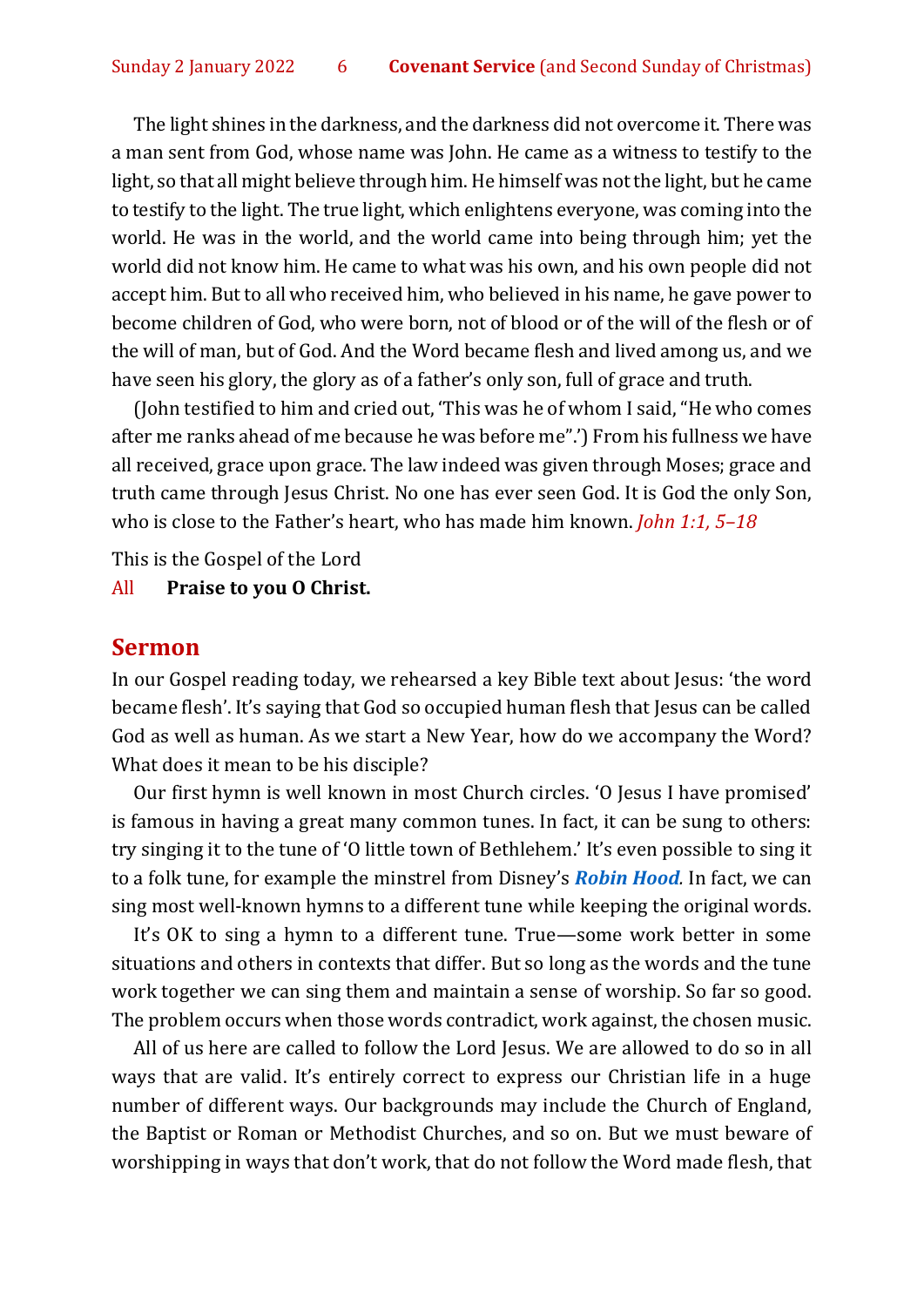contradict. Just as singing a well-known hymn to a tune that does not fit will destroy the words or the tune (or both) so we need to live the Christian life in a way that is authentically Christ-like. The words must fit the life.

Today is the first Sunday of a New Year. Many people mark the start of a New Year with a resolution of two: drink less and read more, smoke less and pray more. It's a chance to do a 'factory reset' so we seek to move from an inglorious past into a better future. In the same way, the Church often uses this Sunday as a way of recommitting itself to discipleship, moving from a position in which faith was some form of 'add on' or hobby and move toward something more fulfilling and Christlike. We make resolutions and Covenants to help us customise our lives so they agree better with the Word, Jesus, and work with Him. The Word becomes flesh.

St John tells us that the *Word* became flesh. We call his event the 'incarnation' literally, the taking on of flesh. We need God to come to birth in our flesh. He does so by sending us His Spirit. Clearly, that incarnation will be a different in scope and extent than it was in Jesus, but we must commit to moving toward that goal. We do so because, remember, Scripture says that the one who has not the Spirit of Christ does not belong to Christ. We need the Word to become flesh in us.

The Word *became* flesh. Scripture is again clear that the Word, Jesus Christ, existed before time but God made the decision to become human flesh at an exact instant in time. Our own becoming Christlike also starts because of a human decision—ours. We commit to let God live in us. In practice, that decision is a daily occurrence. We commit and re-commit, continually seeking to be more like Jesus.

The Word became *flesh*. Jesus was wholly human as well as being wholly God. He was as human as you and me. In consequence we cannot say, 'But I'm only human!' because that's no longer a valid impediment. But we must be acceptable if God is to live in our soul. To make God visible we need purity of heart because, to slightly paraphrase the beatitudes in Matthew chapter 5, 'We see God in those who are pure in heart.' Part of our commitment, then, if not just to say, 'Yes!' to God is to make our actions agree with the intention. We do so in our flesh … in our lives.

We're all human but differently so. We are each called to a different ministry and a form of discipleship that's customised according to who God has made us to be. That's what St Paul means when he talks about 'the Body of Christ.' If we are to become authentically the Body, if the Word is to become flesh in us, we need to change and amend. Those ministries will alter, change, transmute, develop with time —that's what Scripture means when it talks about changing from glory into glory.

And *that's* why we will say the Covenant in a moment. It's checklist acts much like a job description in an advert. It's looking to see if we are willing for our actions to agree with the Word and thereby lets him take flesh … *our* flesh.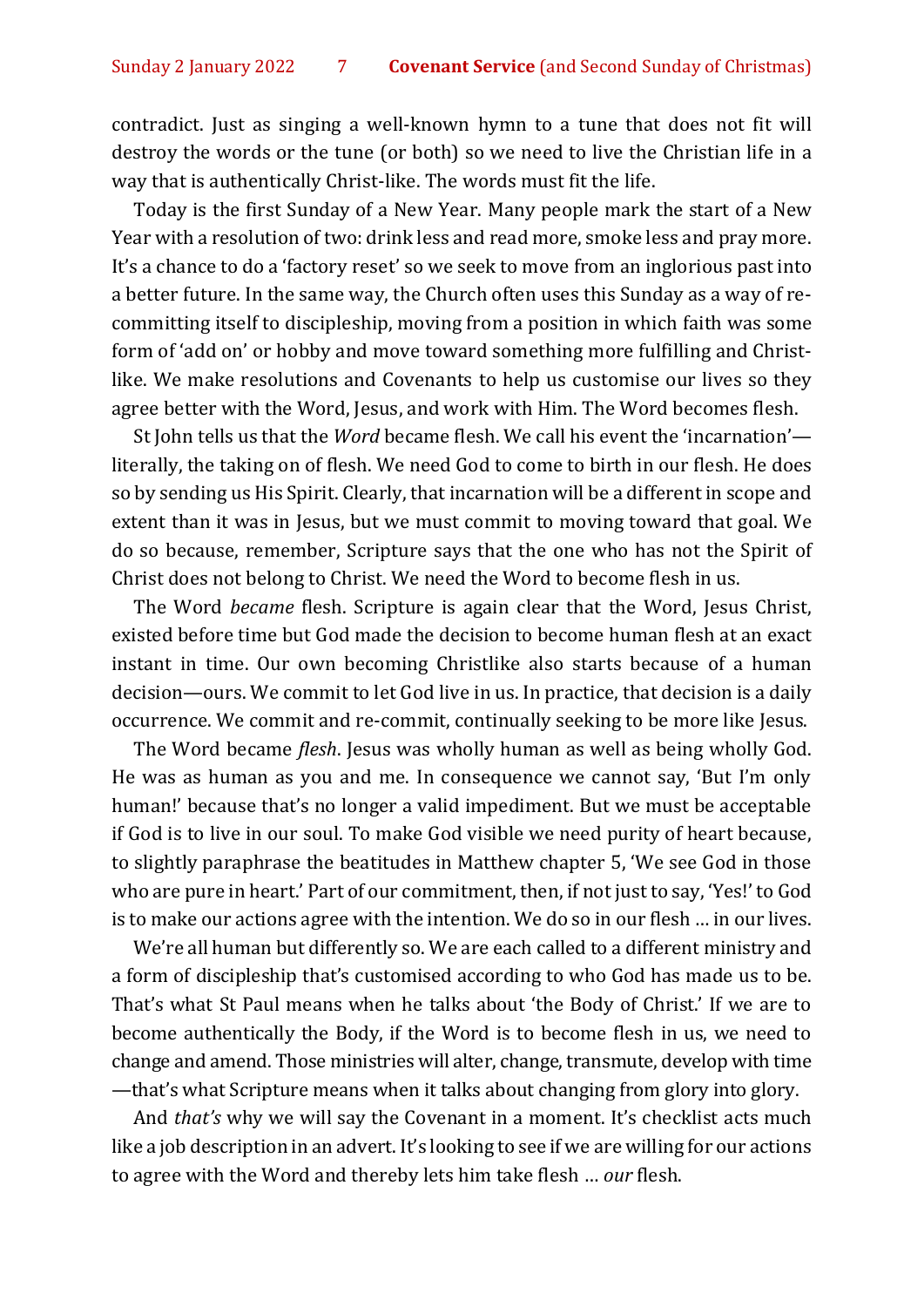# **The Covenant Prayer**

Beloved in Christ, let us again claim for ourselves this covenant which God has made with his people, and take upon us the yoke of Christ. This means that we are content that he appoints us our place and work, and that he himself be our reward. I therefore invite you all to renew your Covenant with God the Almighty.

All **I am no longer my own but yours. Put me to what you will, rank me with whom you will; put me to doing, put me to suffering; let me be employed for you, or laid aside for you, exalted for you, or brought low for you; let me be full, let me be empty, let me have all things, let me have nothing: I freely and wholeheartedly yield all things to your pleasure and disposal. And now, glorious and blessed God, Father, Son and Holy Spirit, you are mine and I am yours. So be it. And the covenant now made on earth, let it be ratified in heaven. Amen and Amen.**

*It's wise to say this pray very slowly, maybe line by line and ponder every word.*

# **Prayers of intercession**

Loving heavenly Father, we pray this prayer. As we start a New Year, help us to mean it and give us the strength to apply it. In particular […] Lord, in your mercy

All **Amen.**

Loving heavenly Father, we pray this prayer. As we start a New Year, help your Church to be new, pure and in complete communion with You. In particular […] Lord, in your mercy

All **Amen.**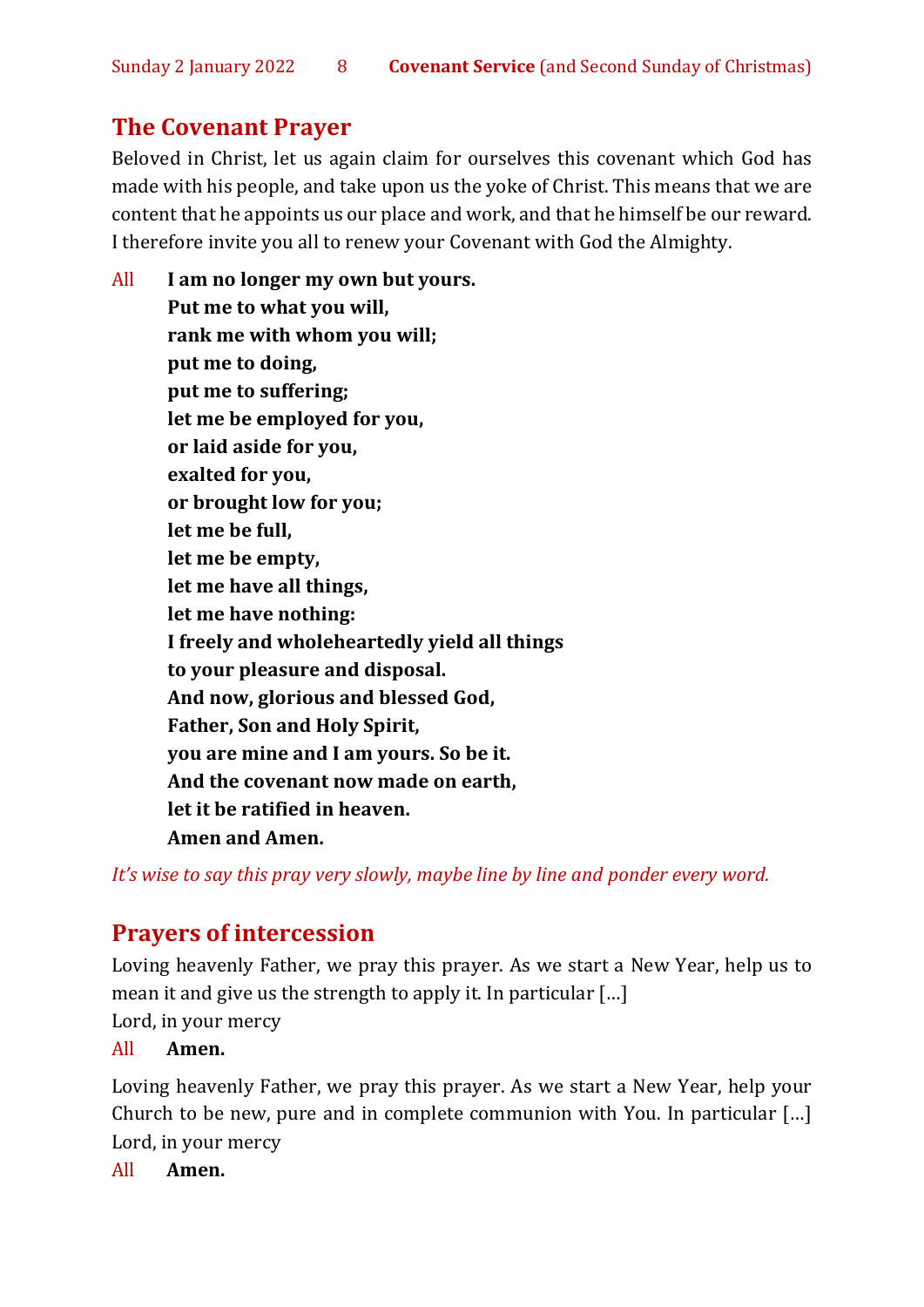Loving heavenly Father, we pray this prayer. As we start a New Year, we pray that the structures of the world will be renewed, become cleaner and realigned themselves with You. In particular […]

Lord, in your mercy

#### All **Amen.**

Loving heavenly Father, we pray this prayer. As we start a New Year, we ask that you'll remind us to work to alleviate the suffering we see everywhere around us. And we pray for those whose suffering we see […].

Lord, in your mercy

#### All **Amen.**

Loving heavenly Father, we pray this prayer. As we start a New Year, we pray for those who have died —today, during this past year and those whose time in this earth will expire during this coming year. Prepare them to meet with you.

Lord, in your mercy

#### All **Amen.**

Merciful Father,

All **accept these prayers for the sake of your Son, our Saviour Jesus Christ. Amen.**

## **The peace**

Blessed are the peacemakers: they shall be called children of God. We meet in the name of Christ and Share his peace.

The peace of the Lord be always with you,

#### All **And also with you.**

HYMN 3 **[Of the Father's love begotten](https://www.youtube.com/watch?v=6kK4JLP9i7U&t=12s)** (please click on this link to hear the hymn)

The liturgy of the Communion Service appears below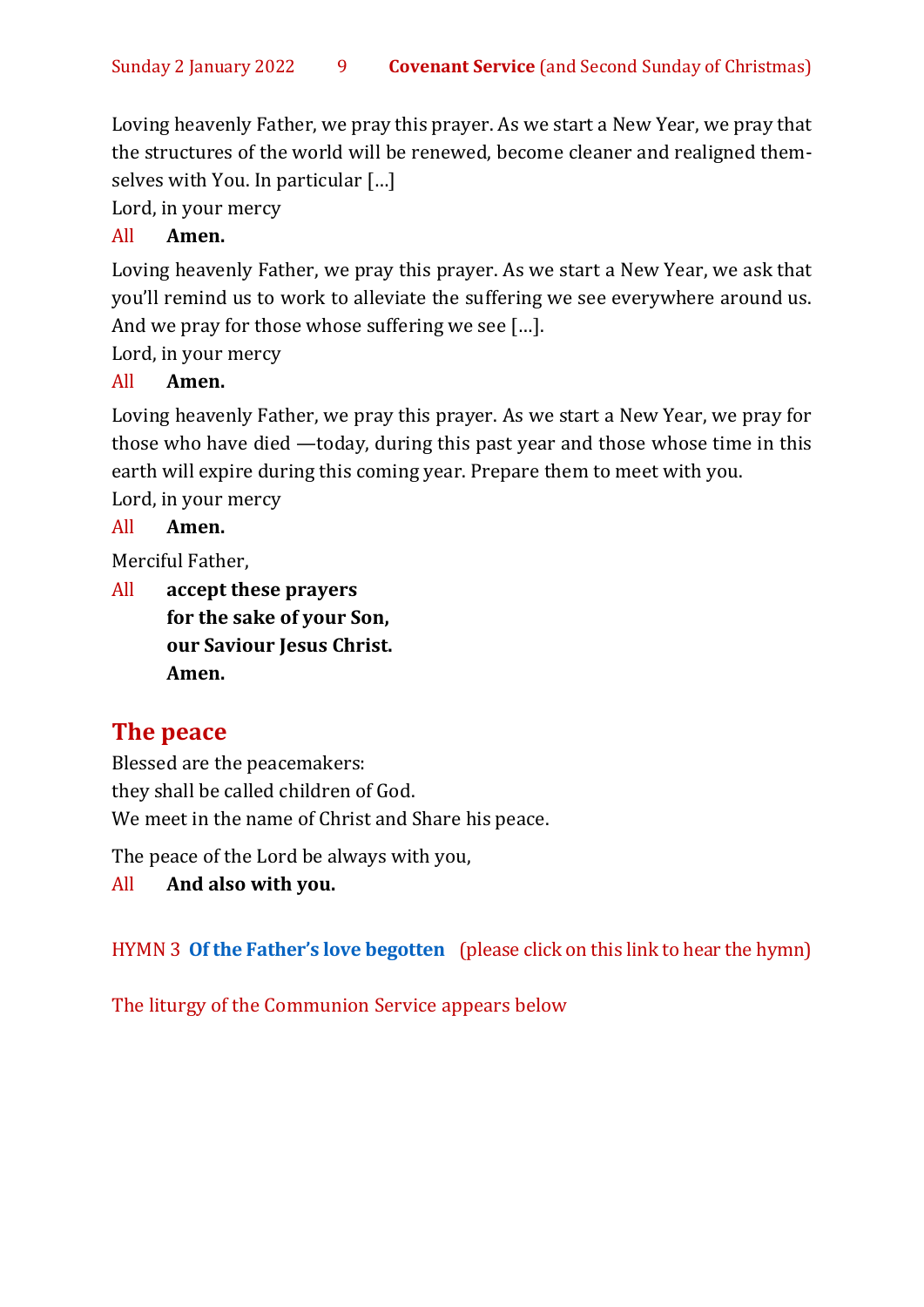# The Dismissal

May God the Father keep you in all your days.

#### All **Amen**.

May God the Son shield you in all your ways.

#### All **Amen**.

May God the Spirit bring you healing and peace.

#### All **Amen**.

May God the Holy Trinity drive all darkness from you and pour upon you blessing and light.

All **Amen**.

And the blessing of God the Almighty,

Father, Son and Holy Spirit,

be with you now and remain with you always.

#### All **Amen.**

HYMN 4 **[All I once held dear](https://www.youtube.com/watch?v=BxJUT0vhBLc)** (please click on this link to hear the hymn)

Go in peace to love and serve the Lord.

#### All **In the name of Christ. Amen.**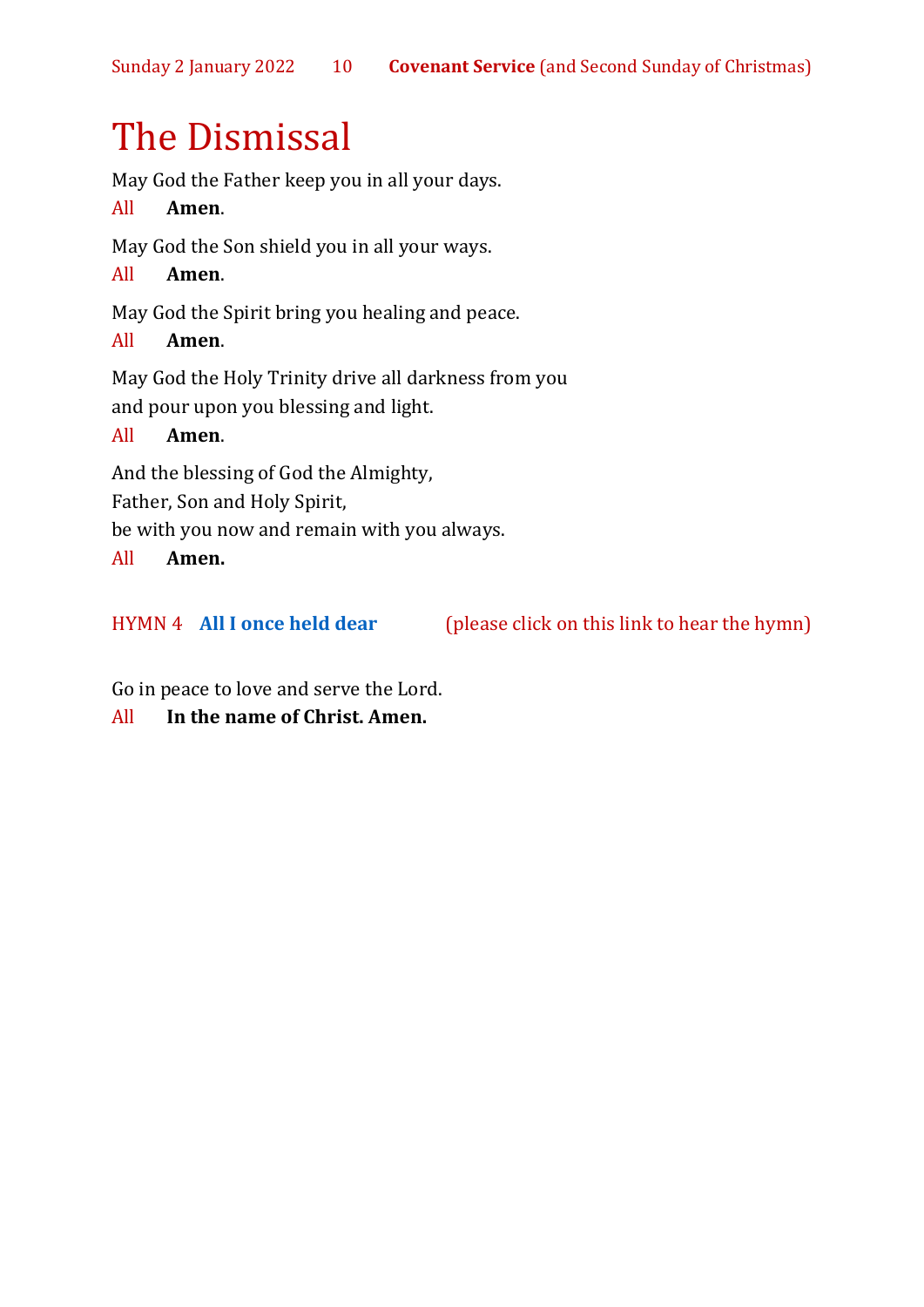# The Liturgy of the Sacrament

# Eucharistic Prayer (prayer E)

The Lord be with you

## All **and also with you.**

Lift up your hearts.

## All **We lift them to the Lord.**

Let us give thanks to the Lord our God.

## All **It is right to give thanks and praise.**

Father, you made the world and love your creation. You gave your Son Jesus Christ to be our Saviour. His dying and rising have set us free from sin and death. And so we gladly thank you, with saints and angels praising you, and saying,

All **Holy, holy, holy Lord, God of power and might, heaven and earth are full of your glory. Hosanna in the highest. Blessed is he who comes in the name of the Lord. Hosanna in the highest.**

We praise and bless you, loving Father, through Jesus Christ, our Lord; and as we obey his command, send your Holy Spirit, that broken bread and wine outpoured may be for us the body and blood of your dear Son.

On the night before he died he had supper with his friends and, taking bread, he praised you. He broke the bread, gave it to them and said: Take, eat; this is my body which is given for you; do this in remembrance of me.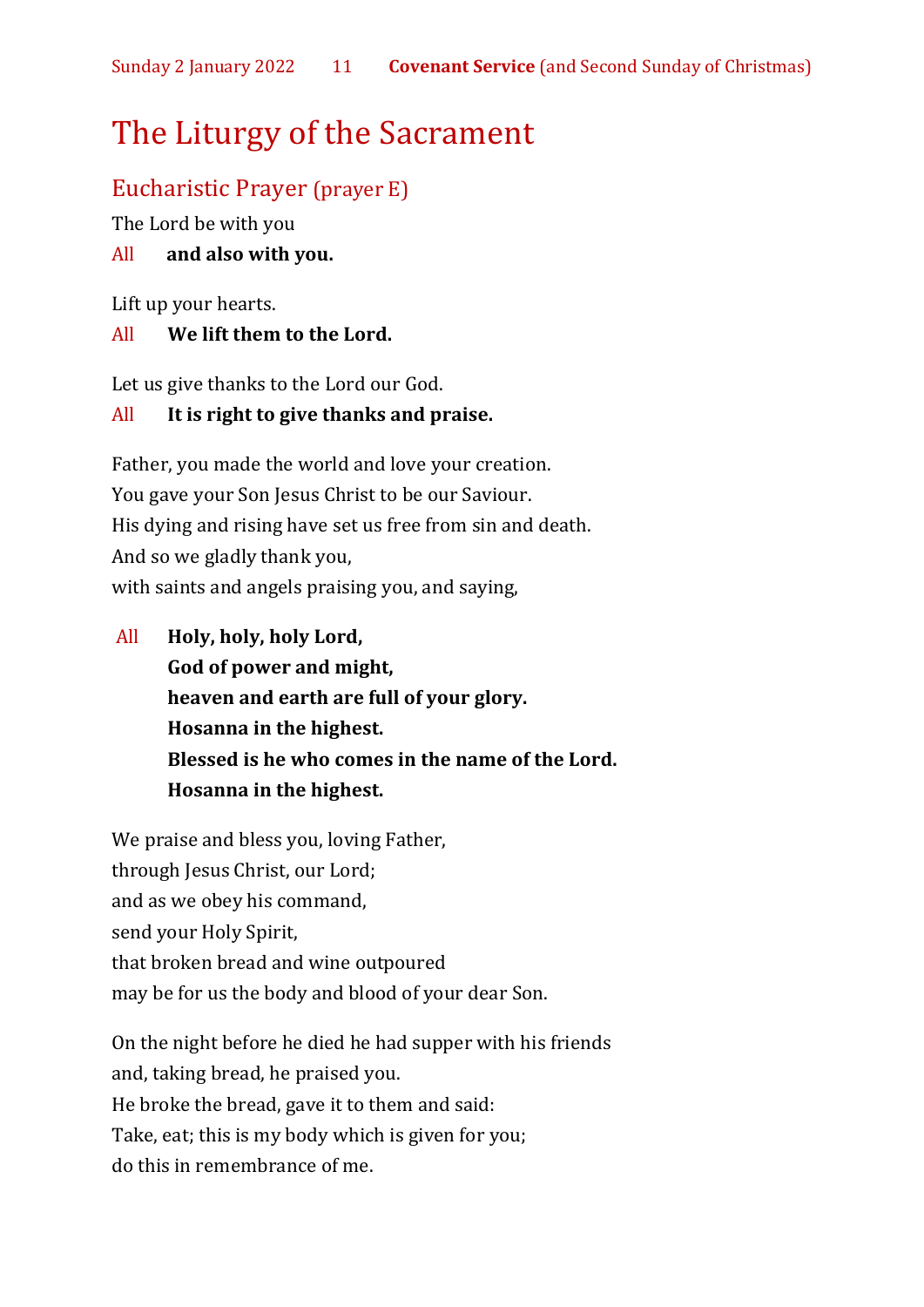When supper was ended he took the cup of wine. Again he praised you, gave it to them and said: Drink this, all of you; this is my blood of the new covenant, which is shed for you and for many for the forgiveness of sins. Do this, as often as you drink it, in remembrance of me.

So, Father, we remember all that Jesus did, in him we plead with confidence his sacrifice made once for all upon the cross.

Bringing before you the bread of life and cup of salvation, we proclaim his death and resurrection until he comes in glory.

Great is the mystery of faith:

# All **Christ has died. Christ is risen. Christ will come again.**

Lord of all life, help us to work together for that day when your kingdom comes and justice and mercy will be seen in all the earth.

Look with favour on your people, gather us in your loving arms and bring us with all the saints to feast at your table in heaven.

Through Christ, and with Christ, and in Christ, in the unity of the Holy Spirit, all honour and glory are yours, O loving Father, for ever and ever.

All **Amen.**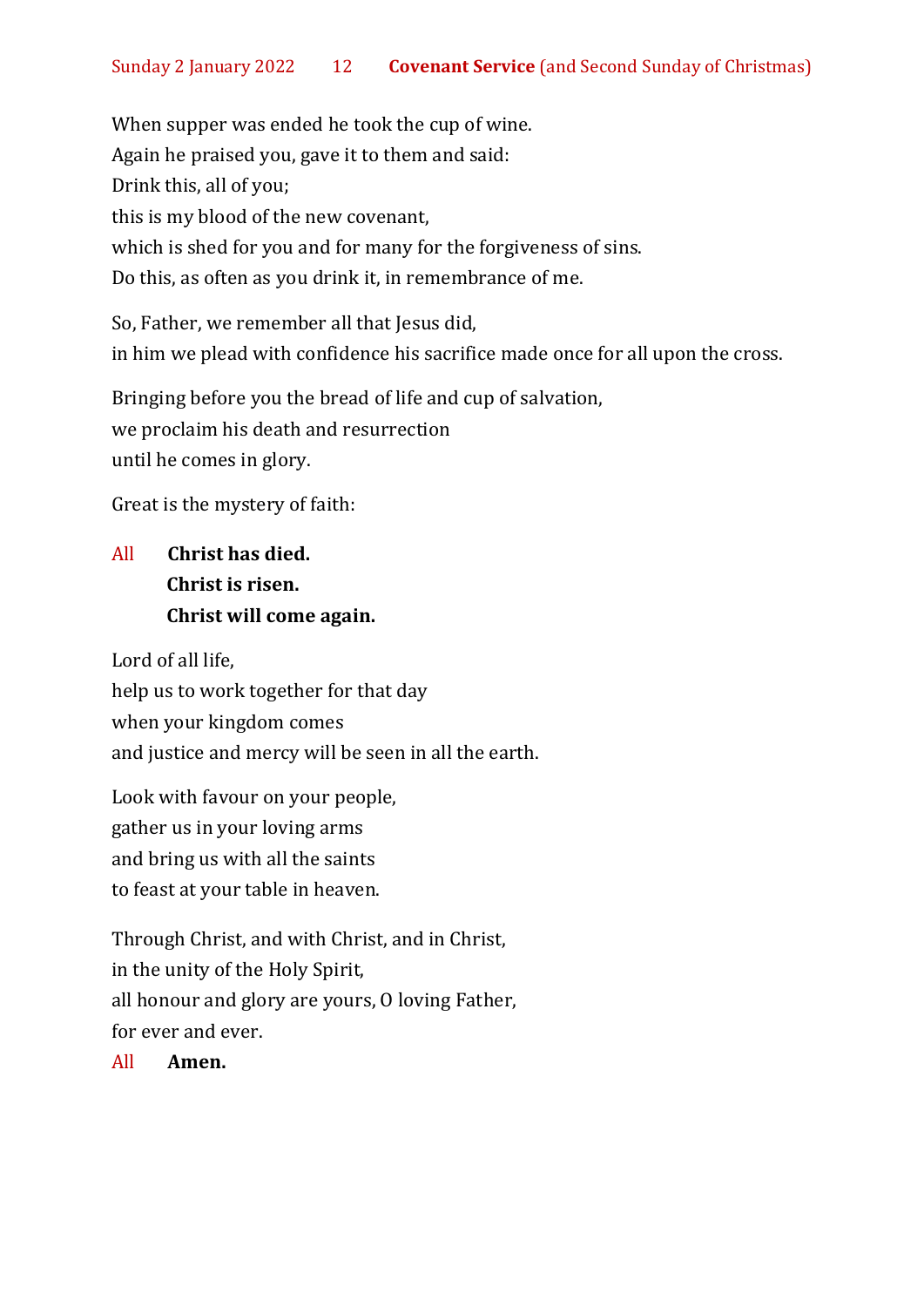## The Lord's Prayer

As our Saviour taught us, so we pray

All **Our Father in heaven, hallowed be your name, your kingdom come, your will be done, on earth as in heaven. Give us today our daily bread. Forgive us our sins as we forgive those who sin against us. Lead us not into temptation but deliver us from evil. For the kingdom, the power,**

**and the glory are yours now and for ever. Amen.**

## Breaking of the Bread

We break this bread to share in the body of Christ.

- All **Though we are many, we are one body, because we all share in one bread.**
- All **Lamb of God,**

**you take away the sin of the world, have mercy on us.**

**Lamb of God, you take away the sin of the world, have mercy on us.**

**Lamb of God, you take away the sin of the world, grant us peace.**

Draw near with faith. Receive the body of our Lord Jesus Christ which he gave for you, and his blood which he shed for you. Eat and drink in remembrance that he died for you, and feed on him in your hearts by faith with thanksgiving.